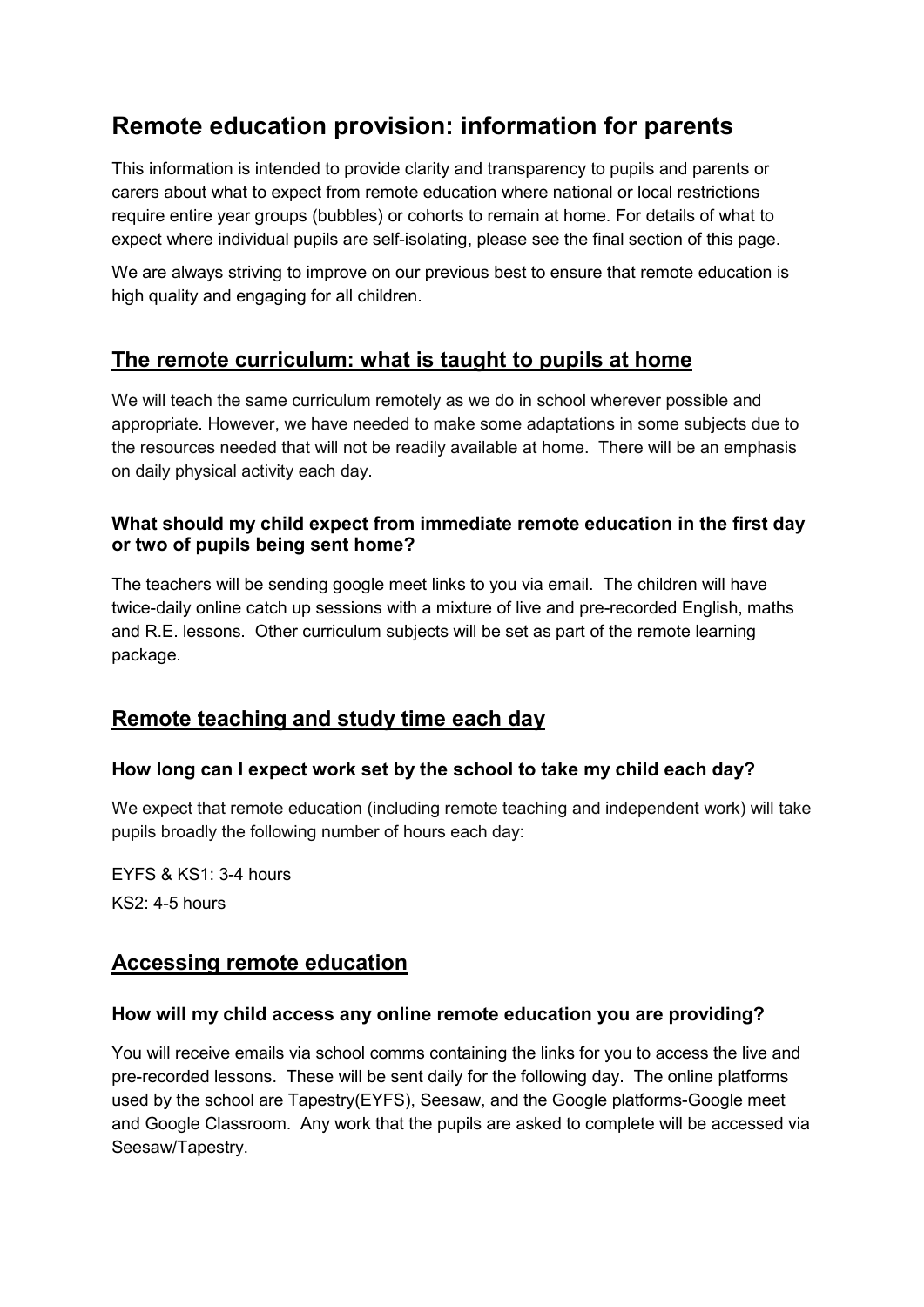#### **If my child does not have digital or online access at home, how will you support them to access remote education?**

We recognise that some pupils may not have suitable online access at home. We take the following approaches to support those pupils to access remote education:

We will be able to loan a small number of families without a laptop/chromebook to use at home to complete online learning. If you need to borrow one at this time, please speak to a member of the Senior Leadership Team. Laptops will be allocated on a priority basis. We aim to ensure every household has online access.

The Senior Leadership team will be monitoring levels of engagement with remote learning daily and will liaise with class teachers and parents regarding any concerns over pupil engagement.

#### **How will my child be taught remotely?**

We use a combination of the following approaches to teach pupils remotely:

The teaching staff in each Key Stage will take turns to lead the remote learning and to teach those children who are in school on a two-weekly rota (providing that they do not need to self-isolate). Therefore, the children who are learning at home will be taught through:

- Live teaching from our teachers links will be sent via email
- Pre-recorded lessons by our teachers links will be sent via email
- Recorded teaching (including Oak National Academy and White Rose lessons and resources with voice recordings from our teachers)
- Provision of high quality web based curriculum resources and web based video clips
- Printed paper packs produced by teachers (e.g. workbooks, worksheets)
- Worksheets and other resources will be uploaded onto Seesaw/Tapestry

### **Engagement and feedback**

#### **What are your expectations for my child's engagement and the support that we as parents and carers should provide at home?**

Parents, we expect that you will:

- Ensure that your child engages with the remote learning, by accessing the daily live and pre-recorded sessions;
- Ensure that your child has a place at home where they can work and that they have the equipment that they will need;
- Inform us if your child is having difficulties with the work that is provided; and
- Encourage your child to upload their work to seesaw or tapestry and engage with any feedback that they receive.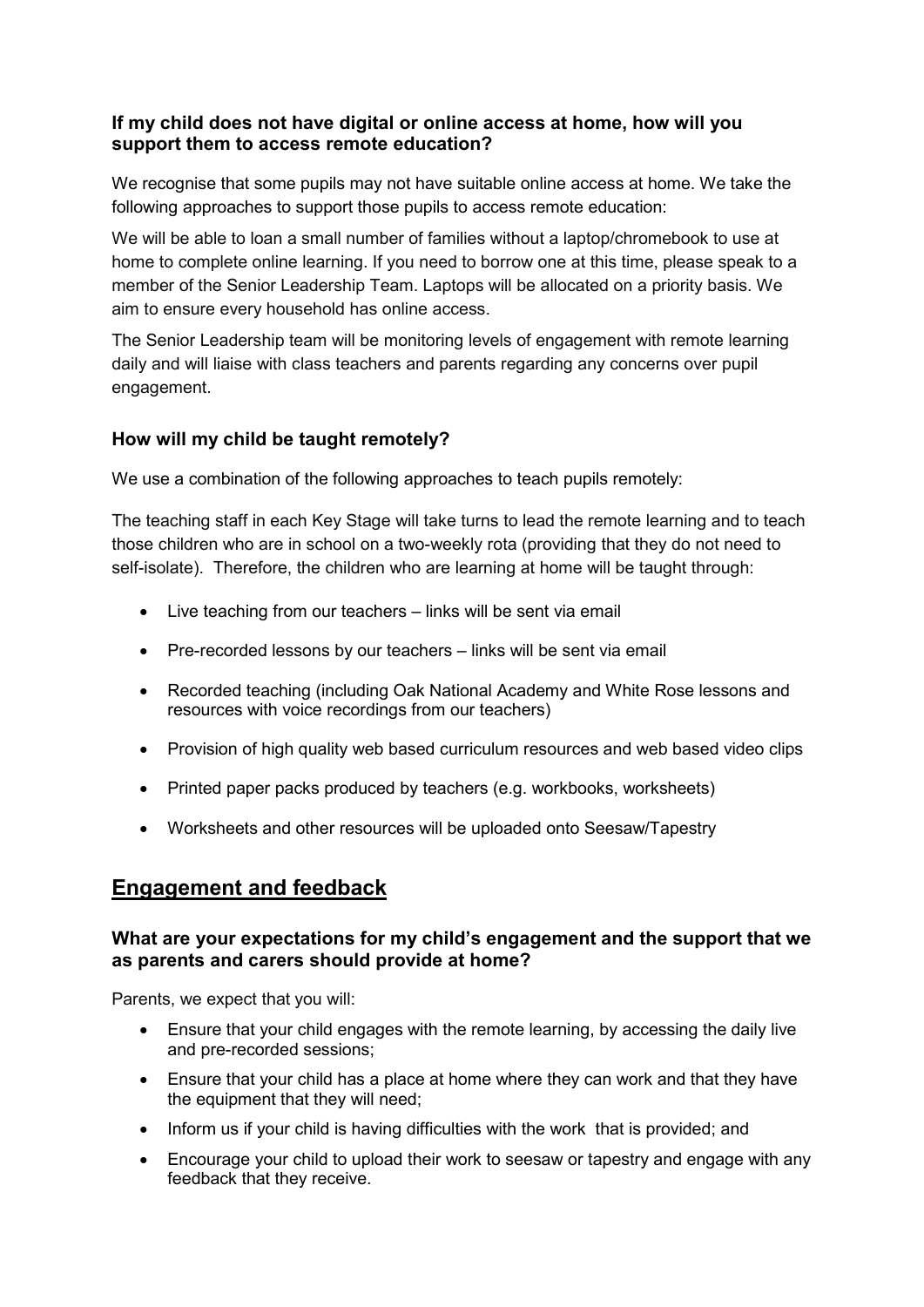Children, we expect that you will:

- Access the live sessions on time;
- Ensure that you follow the rules during the live sessions, e.g., only using the chat box when asked to;
- Engage with all of the learning activities with a positive, can-do, mindset;
- Try your best to complete all of the activities that you have been set;
- Upload your work to seesaw or tapestry; and
- Edit and improve your work, based on the feedback your teacher has given you.

#### **How will you check whether my child is engaging with their work and how will I be informed if there are concerns?**

- Teachers will be checking that children are engaging in the daily live sessions;
- Teachers will be keeping a record of the work that is uploaded to seesaw and tapestry;
- Teachers will be informing members of SLT of any children who are not engaging with the live learning or uploading their work to seesaw or tapestry.
- A member of SLT will be making 'check-in' calls with the parents of those children who have not been engaging with the work;
- We will offer 1:1 remote live sessions with some vulnerable children and those with **SEND**

#### **How will you assess my child's work and progress?**

Feedback can take many forms and may not always mean extensive written comments for individual children. For example, whole-class feedback or quizzes marked automatically via digital platforms are also valid and effective methods, amongst many others. Our approach to feeding back on pupil work is as follows:

- Opportunities for ongoing, formative assessment will be built into the live and prerecorded sessions, so that children get instant feedback on their work;
- Pupils will receive individual feedback via seesaw (KS1/2) and tapestry (EYFS); and
- Every piece of work uploaded on seesaw or tapestry will be acknowledged, and, where necessary, or beneficial for progress, teachers will provide detailed feedback on particular pieces of work.